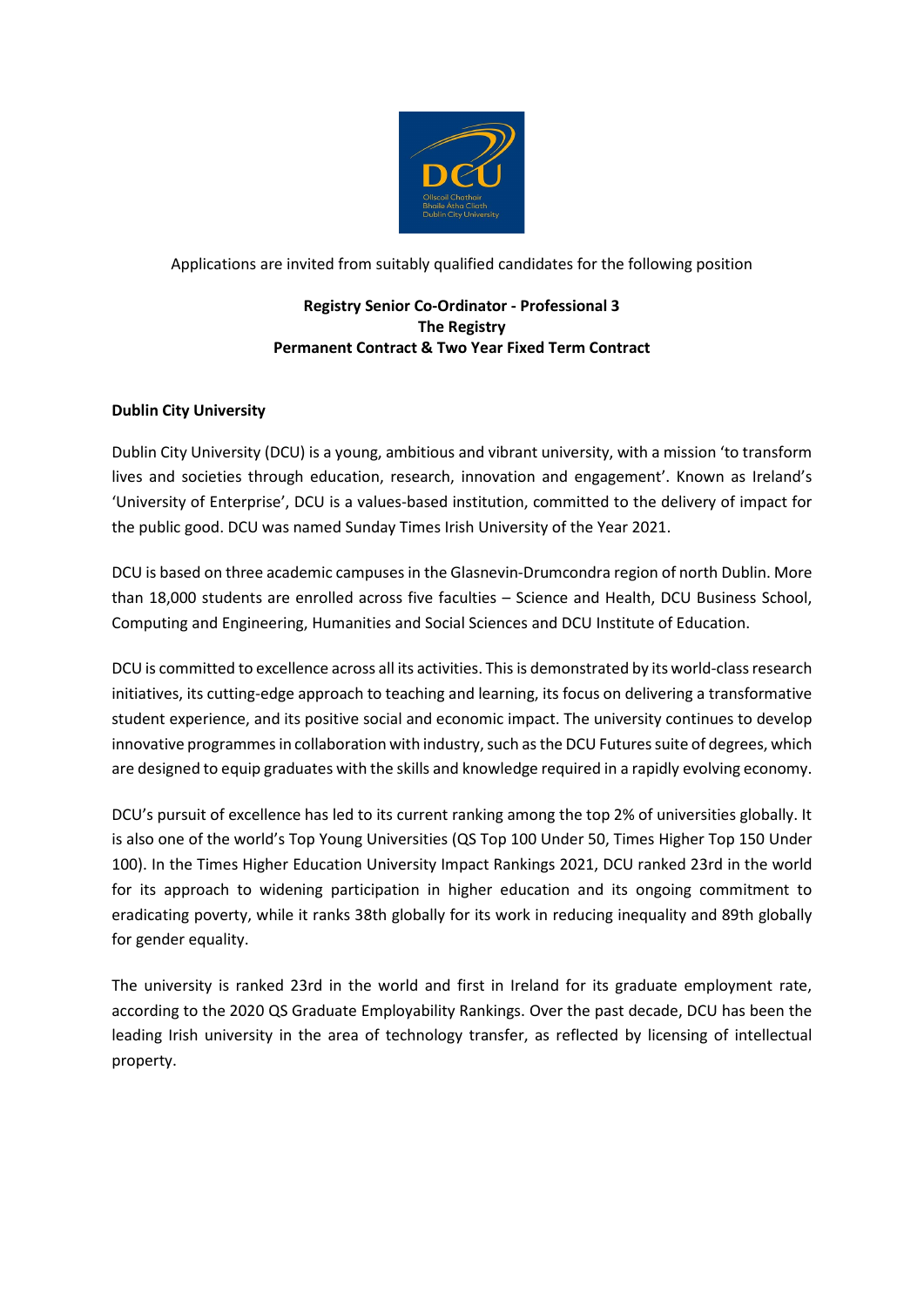## **The Registry**

Registry is a busy and dynamic office environment with responsibility for the management and delivery of academic administration services to the University community. The primary areas of responsibility include student admission and enrolment; curriculum and student records; and University examinations and awards. The University's room booking function also form part of Registry services. Registry operates two Information Services Areas for students; one at the Glasnevin campus and one at the St Patrick's campus. Registry is currently structured into two main operational teams, Student Enrolment and Student Awards, and is headed by the Director of Registry. Full details on the organization structure of the Registry, including its responsibilities can be found at <http://www.dcu.ie/registry/index.shtml>

## **Student Information System**

As part of the DCU Strategy, the University has committed to a number of projects that will transform student and staff interactions and university operations. This is a multi-year programme that will enable new and improved ways of working that will enhance the staff and student experience. The Student Information System (SIS) is at the centre of the university's administrative operations and it facilitates the management of key processes and data. The first step and one of the most critical enablers of achieving DCU ambitions is the implementation of a flexible and robust SIS. This programme of work has now commenced. Implementation of the SIS will transform the way Registry supports academic administration and delivers its services.

#### **Role Profile**

Registry is now recruiting for the role of Registry Senior Co-ordinator. The post holder will be primarily located on the Glasnevin campus, but may be required to move between any of the DCU campuses. The overall purpose of the role is to provide professional and comprehensive administrative services while assisting with the co-ordination and delivery of core Registry activities. The information below provides an indication of the type of duties that may be associated with any of the posts. The post holder may be responsible for some or multiple elements of the student lifecycle. Indicative duties may change over time.

#### **Principle Duties and Responsibilities**

Please refer to the job description for a list of duties and responsibilities associated with this role.

#### **Qualifications, Skills and Experience**

Candidates must hold a leaving certificate or equivalent, a recognised secretarial/office administration course or equivalent and five years' relevant experience, preferably in a third level environment.

#### **In addition, the ideal candidate will have:**

- Strong organisation and administration skills;
- Proven high-level IT skills; including experience working with large complex systems;
- The ability to meet deadlines and work in a diverse and busy environment;
- Excellent communication skills and people skills;
- Excellent customer service skills;
- Flexibility in approach to workload;
- The ability to be accountable for his/her own work;
- A proven record in teamwork.